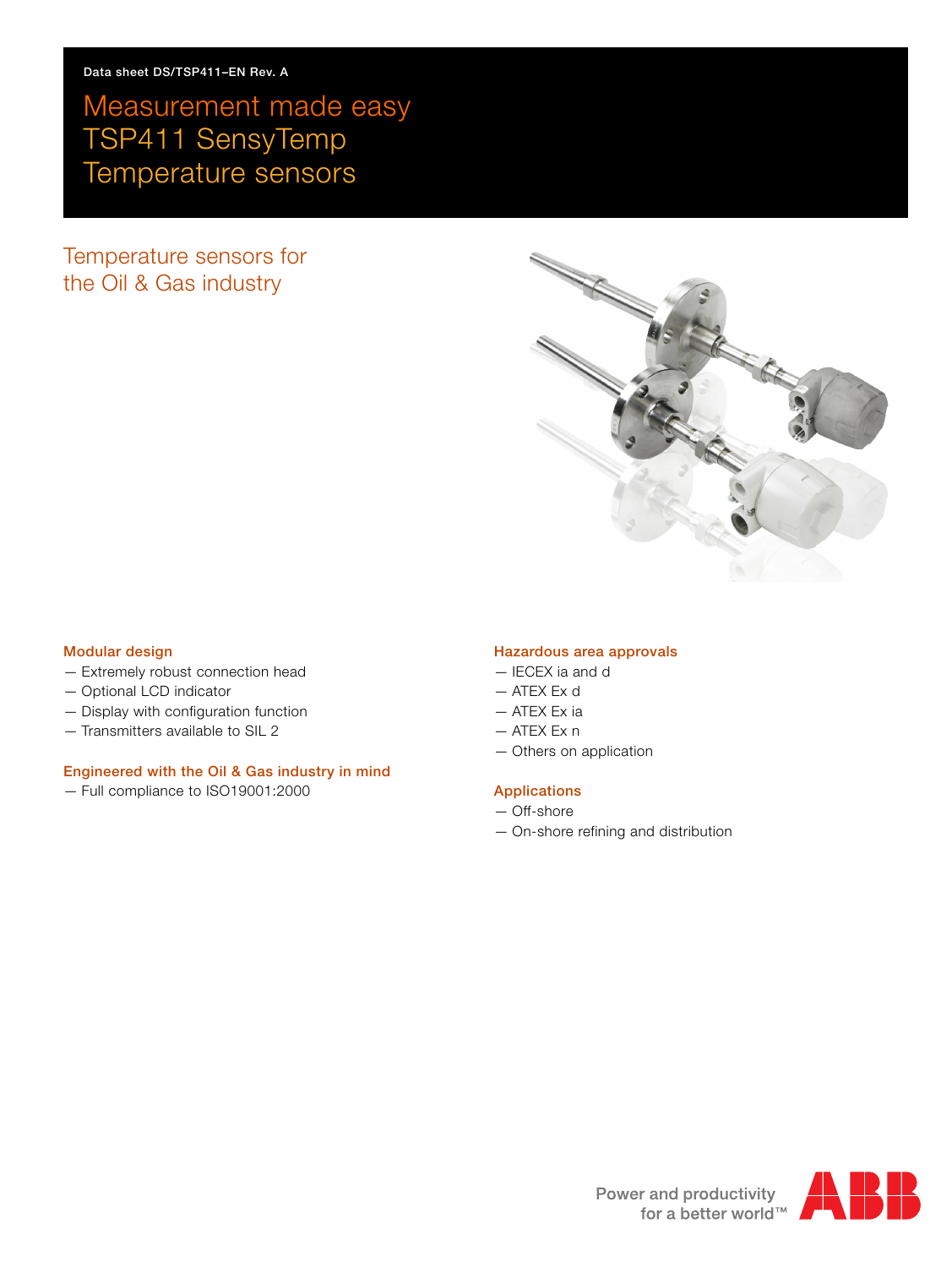## General information

ABB manufacture the full range of temperature sensors required by the Oil & Gas industry, including multipoints, surface-mounted temperature solutions and boiler tube assemblies.

Most temperature measurement requirements in the Oil & Gas industry can be fulfilled from ABB's standardized product offering but if an application's exact requirements cannot be met from this product line, ABB also provide an engineered solution service.

## TSP411 sensor assembly components

### **Connection head and lid**

The connection head and lid form the protective housing for the sensor element and are available in either epoxy-coated aluminium (AGL series) or uncoated 316 stainless steel (AGS series). The head is provided with two connection ports, both drilled and threaded to M20 x 1.5 mm. One connection port is closed by an EX d rated plug.

A range of lids are available:

- $-$  a low lid for use with or without a transmitter  $*$
- $-$  a high blind lid for use with a transmitter without a display  $**$
- a high lid with window for use with transmitter with a display

### **Extension pieces**

Extension pieces are available that enable the connection head to be positioned clear of the process pipeline. The sensor is mounted inside the connection head and passes through the extension piece.



**Fig. 1: Extension pieces**

\* If a transmitter is required, it is mounted directly onto the sensor using a plate. If a transmitter is not required, a connection block is used.

\*\* The transmitter is mounted on pillars above a connection block.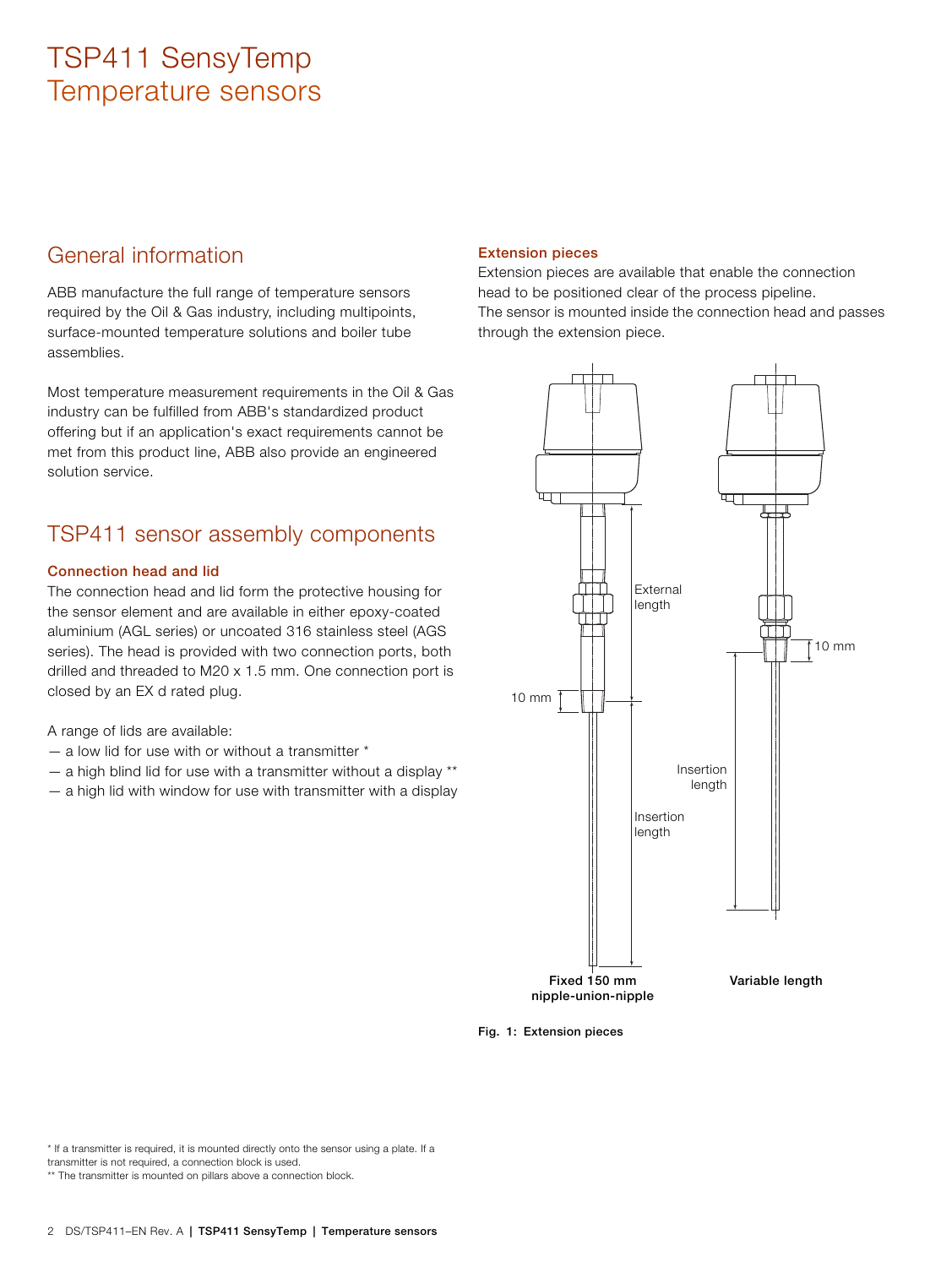#### **Sensors**

All TSP411 sensors are manufactured from stainless steel sheathed \*, mineral insulated (magnesium oxide) cable. A variety of sensing elements are available in either simplex (single) or duplex (double) forms. The standard offering is either a 3-wire PT100 sensor or a 2-wire type K thermocouple. 4-wire PT100 sensors are available for applications where the sensor signal is to be converted to a robust field signal some distance away from the sensor mounting – ABB's TTF300 Series of field-mounting transmitters provide appropriate transmitter options for remote signal conditioning and transmission.



**Fig. 3: TTH300 HART – 4 to 20 mA HART® transmitter**

Type K thermocouples are provided with an Inconel 600 sheath.

### **Transmitters**

ABB strongly recommends that the weak primary signals from temperature sensors are converted to robust process communications protocols as close to the sensing element as possible. To achieve this, ABB manufacture two, best-in-class, head-mounted transmitter options – the TTH200 and the TTH300.

If a head-mounting transmitter cannot be used, ABB also manufacture a range of sophisticated and simple-to-install field-mounting transmitters. The single-compartment TTF300 and the dual-compartment TTF350 offer all the advantages of the TTH300 in a remote-mounting, ergonomically designed transmitter – see data sheets [DS/TTF300-EN](http://search.abb.com/library/Download.aspx?DocumentID=DS/TTF300-EN&LanguageCode=en&DocumentPartId=&Action=Launch) and [DS/TTF350-EN](http://search.abb.com/library/Download.aspx?DocumentID=DS/TTF350-EN&LanguageCode=en&DocumentPartId=&Action=Launch) for further details.







**Fig. 4: TTH300 PA – PROFIBUS® PA transmitter**



**Fig. 5: TTH300 FF – FOUNDATION® Fieldbus H1 transmitter**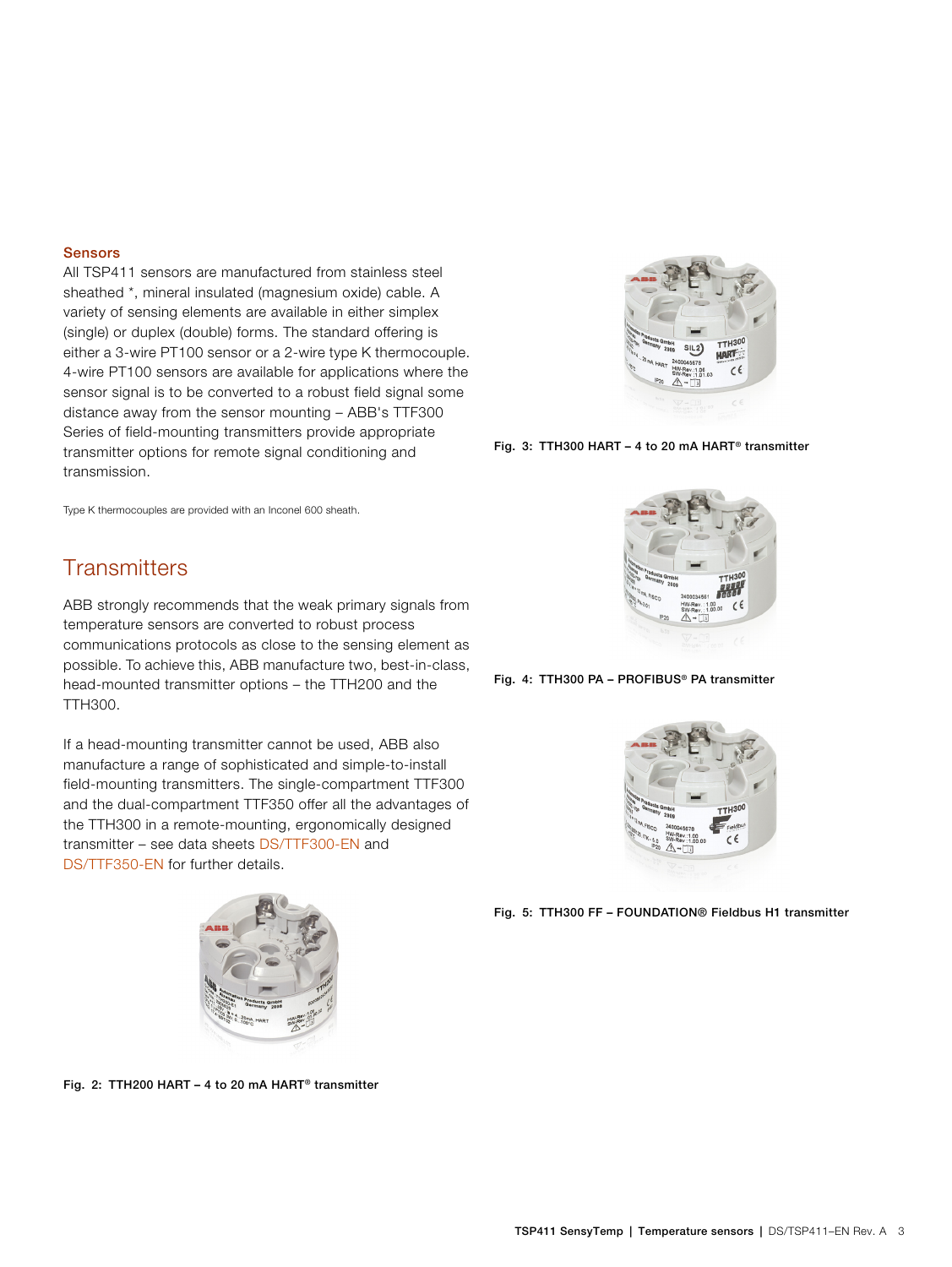### **TTH200**

ABB's midrange transmitter is available with 4 to 20 mA and HART process protocol and offers industry-beating performance for a single-channel HART communication transmitter. A single sensor input for a wide range of resistance thermometers and thermocouples is also available.

The TTH200 features sophisticated fault detection to warn plant operators that the sensing element has either failed or is about to fail.

See data sheet [DS/TTH200-EN](http://search.abb.com/library/Download.aspx?DocumentID=DS/TTH200-EN&LanguageCode=en&DocumentPartId=&Action=Launch) for further details.

#### **TTH300**

ABB's flagship transmitter offers unparalleled performance and a dual-channel input in HART and 4 to 20 mA or Profibus PA or Foundation Fieldbus communication protocols. Sensor inputs for a wide range of resistance thermometers and thermocouples are enhanced by inputs that accept simple voltage inputs.

Like the TTH200, the TTH300 also features sophisticated fault detection to warn plant operators that the sensing element has either failed or is about to fail.

Two sensors can be connected to the TTH300 providing some unique diagnostic opportunities:

**Drift detection** – where both sensors are continuously monitored and any drift between them detected to give early warning of sensor failure.

**Automatic redundancy** – where both sensors are monitored and failure of the primary sensor results in the automatic switching to the secondary sensor. This again provides warning of imminent sensor failure to enable replacement before the critical plant measurement is lost.

The TTH300 can also be programmed with a curve variable to match exactly the sensor supplied; this option is available to the Oil & Gas industry but has the disadvantage that new parameters must be loaded if a sensor is replaced.

See data sheet [DS/TTH300-EN](http://search.abb.com/library/Download.aspx?DocumentID=DS/TTH300-EN&LanguageCode=en&DocumentPartId=&Action=Launch) for further details.

### **LCD Display**

The TTH200 can be supplied fitted with a type AS LCD display module to provide visual indication of the process temperature.



#### **Fig. 6: Type AS LCD display**

The TTH300 can be supplied fitted with either a type AS or a type A LCD display module:

**type AS** – displays the process temperature only

**type A** – displays the process temperature and is also equipped with a tactile-button interface to enable local programming.



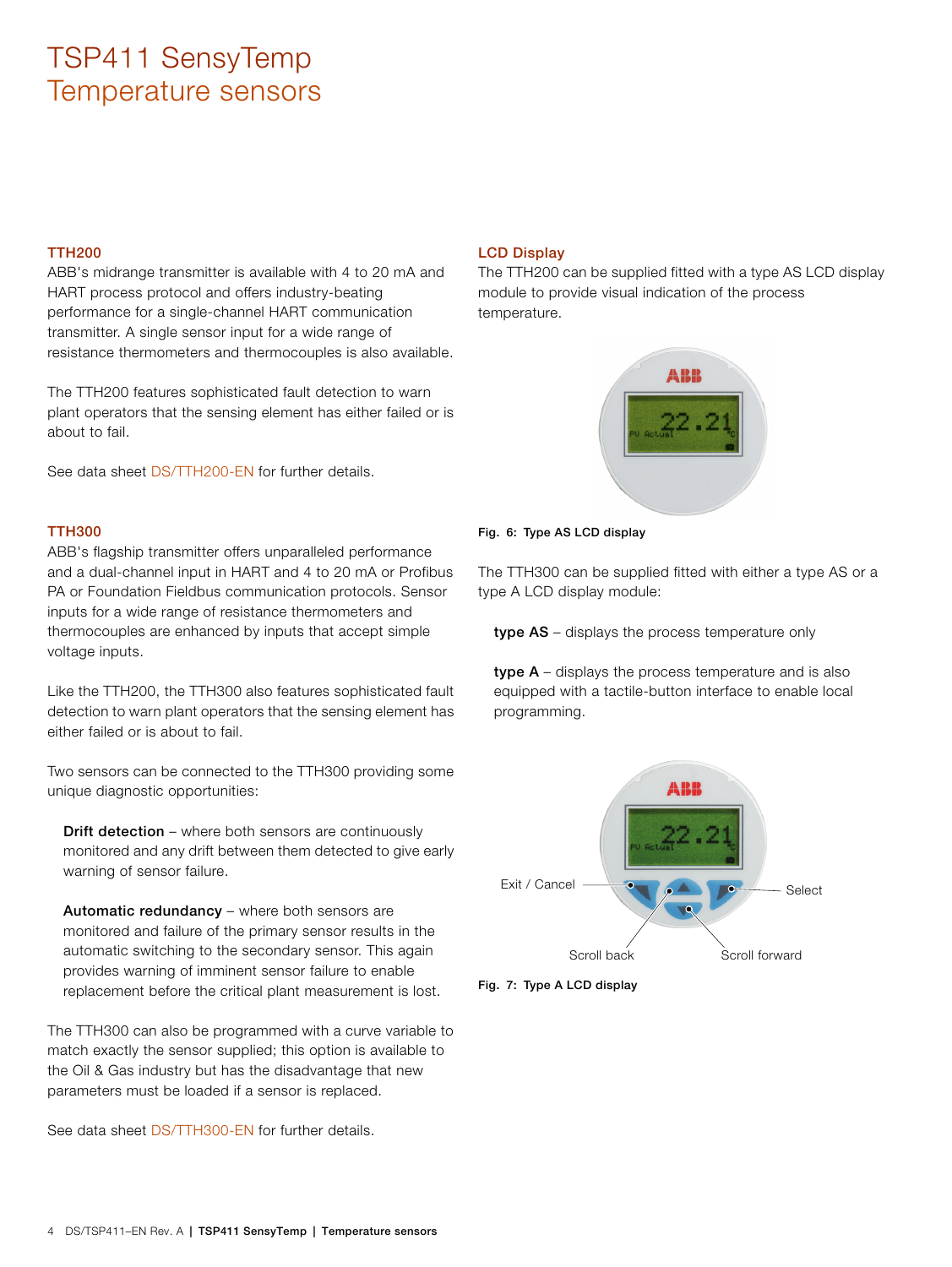### **Thermowells**

The TSW400 series of thermowells can be added as a configurable option to the TSP411 to provide a complete sensor system. Selecting option code Y1 'To suit thermowell attached' in the Ordering information coding table under 'Insertion length' (see page [8](#page-7-0)) implies that a TSW400 thermowell is required.

See data sheet [DS/TSW400–EN](http://search.abb.com/library/Download.aspx?DocumentID=DS/TSW400-EN&LanguageCode=en&DocumentPartId=&Action=Launch) for details of thermowells.

### Installation

The TSP411 is designed to be fitted to an existing thermowell or is supplied with a solid drilled thermowell. The TSP411 is equipped with 10 mm of spring-loaded adjustment that ensures that the sensor tip is pushed firmly into the end of the thermowell – good mechanical contact with the thermowell improves the sensor's speed of response to process temperature changes.

When ordering a TSP411 for fitment to an existing thermowell, the insertion depth (U) must be determined. Insert a 6 mm diameter (or less) rod into the thermowell and mark the point at which the rod exits the thermowell. Remove the rod and measure to the mark. Calculate the 'U' length required by subtracting the fixing length of the screw thread from the length measured. For example, in the case of a  $1/2$  in. NPT thread this is 10 mm  $(1/2 \text{ in.})$  (a 'screw-thread' connection type thermowell is normally equipped with a  $1/2$  in. NPT tapered thread).

### Measuring sensor specifications

All ABB TSP411 sensors for the Oil & Gas industry are manufactured using either class A PT100 sensors or Class 1 thermocouple cable to either IEC 60751 or IEC 60584. Verification of the accuracy of the sensor element can be obtained by requesting either a 3-point calibration at 0 to 50 to 100 °C or a custom calibration.

Measuring sensors are manufactured using stainless steel sheathed \*, mineral-insulated cable 6 mm in diameter. ABB can supply other diameters on request of an engineered solution.

Type K thermocouples are provided with an Inconel 600 sheath.

### Sensor insulation resistance

IEC60751 regulations require that the resistance between the fitting and the sensor wires is a minimum of 100 M $\Omega$  at 100 volts DC. However, ABB tests TSP411 sensors at 500 volts DC and demand a resistance of at least 500 M $\Omega$  – far in excess of IEC60751 requirements.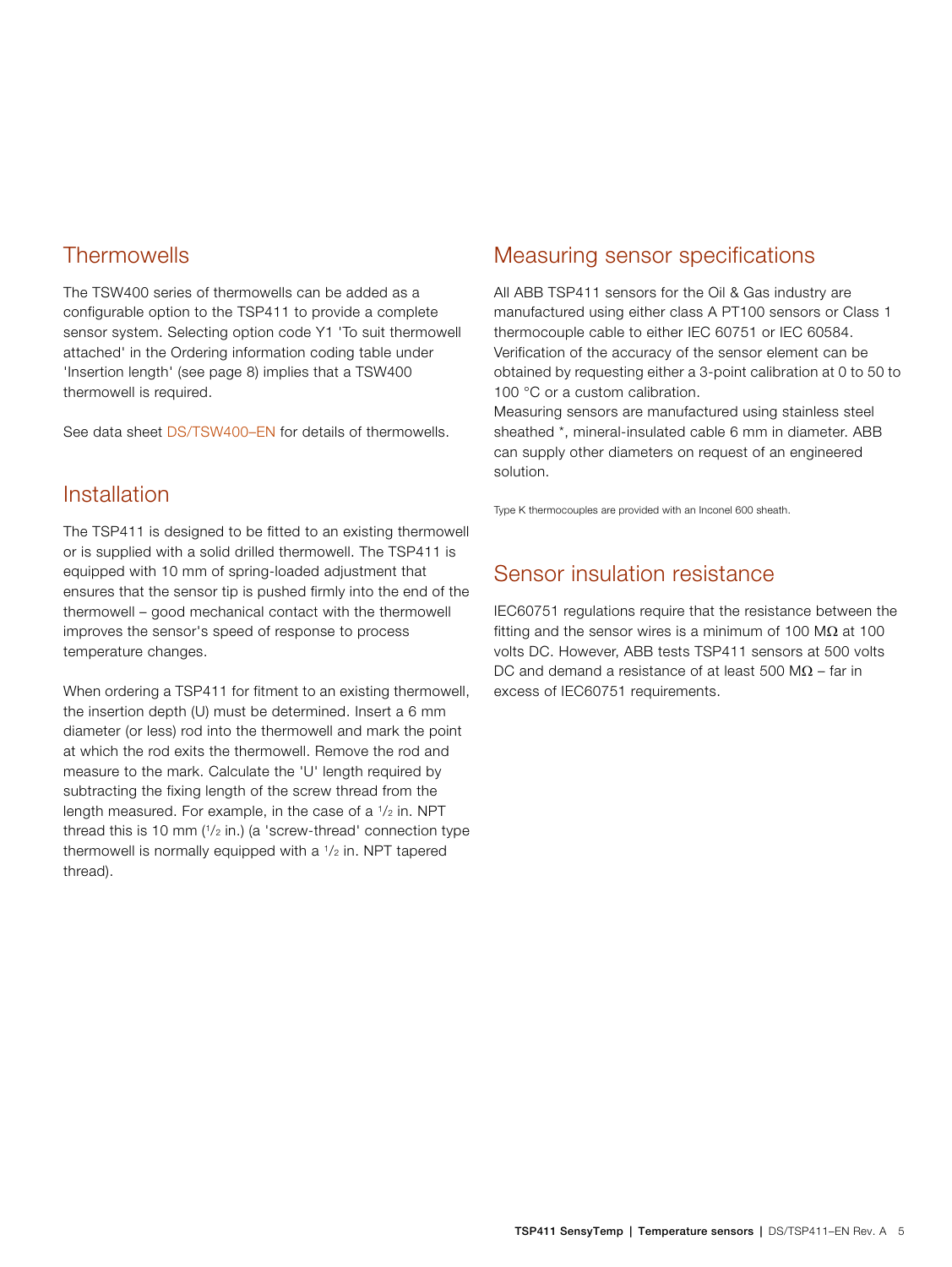## Head and lid specifications

AGL series heads and lids are manufactured from epoxy-coated aluminium.

AGS series heads and lids are manufactured from 316 stainless steel.

Both head and lid options are compliant with ingress protection standards IP66 and IP67.

Dimensions in mm (in.)

## Functional safety (SIL)

Both TTH200 and TTH300 transmitters can be supplied with a certificate of conformity for use in safety-relevant applications up to and including SIL level 2.

### Tag numbers

Tag numbers (when requested) are engraved on a stainless steel plate that is attached to the sensor with stainless steel wire.



**Fig. 8: Head and lid dimensions**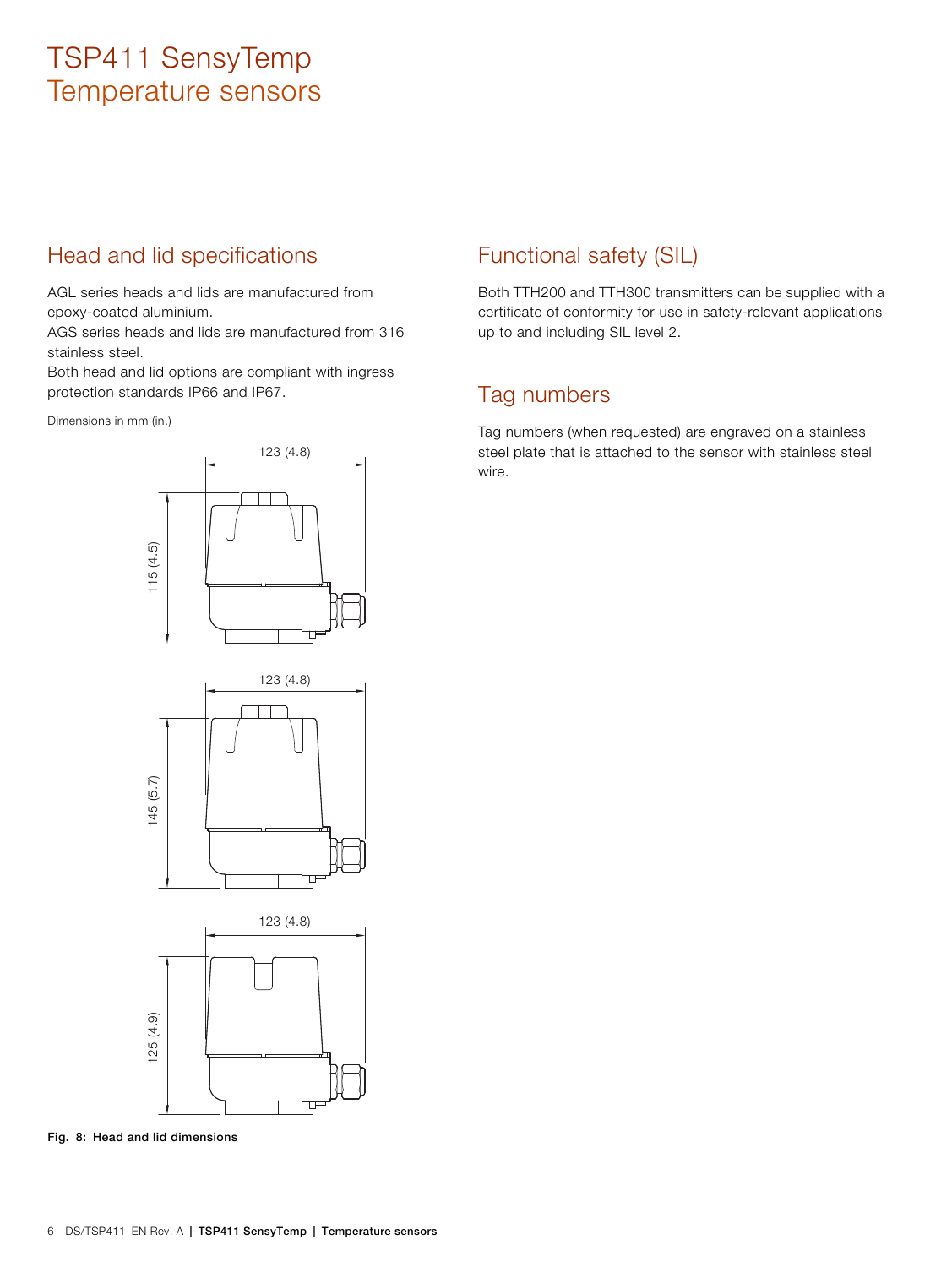## EX specifications

### **ATEX ia**

### **Intrinsic safety ATEX**

Explosion protection

— Approved for use in Zone 1

Designation

— II 1G Ex ia IIC T6

EC type-examination

— EC type-examination certificate PTB 05 ATEX 2079 X

### **Safety specifications for intrinsic safety ATEX / IECEx**

| <b>Temperature</b> |                          | Permissible ambient temperature range       |  |  |  |
|--------------------|--------------------------|---------------------------------------------|--|--|--|
| class              | Device category 1 use    | Device category 2 use                       |  |  |  |
| T <sub>6</sub>     | $-40$ to 44 $\degree$ C  | $-40$ to 56 $^{\circ}$ C                    |  |  |  |
|                    | (-40 to 112.2°F)         | $(-40 \text{ to } 132.8^{\circ} \text{ F})$ |  |  |  |
| T <sub>5</sub>     | $-40$ to 56 $\degree$ C  | $-40$ to 71 $\degree$ C                     |  |  |  |
|                    | (-40 to 132.8° F)        | $(-40 \text{ to } 159.8^{\circ} \text{ F})$ |  |  |  |
| T <sub>4</sub>     | $-40$ to 60 $^{\circ}$ C | $-40$ to 85 $^{\circ}$ C                    |  |  |  |
|                    | (-40 to 140°F)           | (-40 to 185°F)                              |  |  |  |

### **ATEX Ex d**

Explosion Protection

— Approved for use in Zone 1

Designation

— EX II 2G Ex de IIC T6 (Tamb –35° to 60° C) Gb

EC type-examination

— EC Type-examination certificate BASEEFA04ATEX0033X

### **ATEX n**

Explosion Protection

— Approved for use in Zone 2

Designation

— EX II 3G Ex nA II T6

(see the following table for T rating and allowable temperature)

Maximum permissible operating temperatures of assemblies (including extension tubes, thermowells, protection tubes, assembling sets etc. with direct thermal contact)

|                            |                 |            | Maximum $(^{\circ}C)$ |      |
|----------------------------|-----------------|------------|-----------------------|------|
|                            | <b>T</b> Rating | Minimum °C | 0 TX                  | 1 TX |
| Inset only, no transmitter | Т6              | $-20$      | 85                    | N/A  |
| TTH200                     | T6              | $-20$      | N/A                   | 56   |
| TTH300                     | T6              | $-20$      | N/A                   | 56   |

EC type-examination

— EC Type-examination certificate: BASEEFA03ATEX0126X

### **IECEx d**

Explosion Protection

— Approved for use in Zone 1

Designation

 $-$  EX II 2G Ex de IIC T6 (Tamb  $-35^{\circ}$  to 60° C)

EC type-examination

— EC type-examination certificate: IECEx BAS 11.0063X

### **1.5 IECEx ia**

### **Intrinsic safety IECEx**

Explosion protection — Approved for use in Zone 0 Designation — Ex ia IIC T6 For further information, see certificate

#### **Safety specifications for intrinsic safety ATEX / IECEx**

| <b>Temperature</b> | Permissible ambient temperature range               |                                             |  |  |
|--------------------|-----------------------------------------------------|---------------------------------------------|--|--|
| class              | Device category 1 use                               | Device category 2 use                       |  |  |
| T <sub>6</sub>     | $-40$ to 44 $\degree$ C<br>$-40$ to 56 $^{\circ}$ C |                                             |  |  |
|                    | (-40 to 112.2°F)                                    | (-40 to 132.8° F)                           |  |  |
| T5                 | $-40$ to 56 $\degree$ C                             | $-40$ to 71 $\degree$ C                     |  |  |
|                    | (-40 to 132.8°F)                                    | $(-40 \text{ to } 159.8^{\circ} \text{ F})$ |  |  |
| T4                 | $-40$ to 60 $^{\circ}$ C                            | $-40$ to 85 $^{\circ}$ C                    |  |  |
|                    | (-40 to 140°F)                                      | $(-40 \text{ to } 185^{\circ} \text{ F})$   |  |  |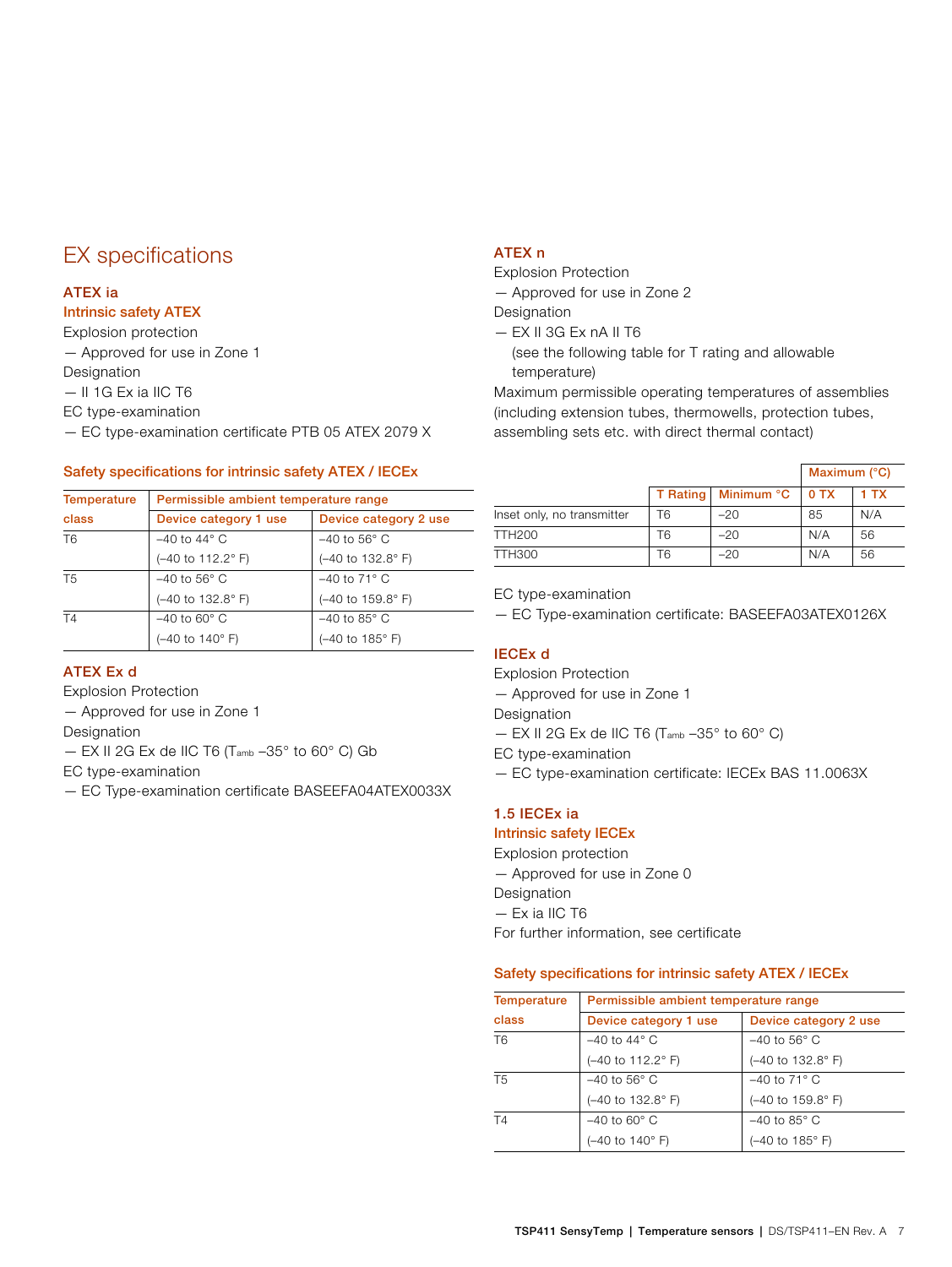# Ordering information

<span id="page-7-0"></span>

|                                                                                                              |                       |                | <b>Main code</b> |  | <b>Optional code</b> |
|--------------------------------------------------------------------------------------------------------------|-----------------------|----------------|------------------|--|----------------------|
| TSP 411 European design                                                                                      | TSP411 XX XX XX XX XX |                |                  |  | XX XX XX XX XX       |
| Explosion protection / approvals                                                                             |                       |                |                  |  | See page 10          |
| Without (safe area)                                                                                          |                       | Y <sub>0</sub> |                  |  |                      |
| ATEX ia                                                                                                      |                       | A1             |                  |  |                      |
| ATEX d                                                                                                       |                       | A <sub>5</sub> |                  |  |                      |
| ATEX n                                                                                                       |                       | A7             |                  |  |                      |
| FM Intrinsic safety                                                                                          |                       | F <sub>1</sub> |                  |  |                      |
| IECEx d, ia                                                                                                  |                       | M <sub>5</sub> |                  |  |                      |
| Others                                                                                                       |                       | Z9             |                  |  |                      |
| <b>Measuring inset type</b>                                                                                  |                       |                |                  |  |                      |
| 1 x Pt100, class A, 3-wire thin film resistor, measuring range -50 to 400 °C, vibration resistance 10 g      |                       | P <sub>2</sub> |                  |  |                      |
| 2 x Pt100, class A, 3-wire thin film resistor, measuring range -50 to 400 °C, vibration resistance 10 g      |                       | P <sub>5</sub> |                  |  |                      |
| 1 x Pt100, class A, 3-wire thin film resistor, measuring range -50 to 400 °C, vibration resistance 60 g      |                       | R <sub>2</sub> |                  |  |                      |
| 2 x Pt100, class A, 3-wire thin film resistor, measuring range -50 to 400 °C, vibration resistance 60 g      |                       | R <sub>5</sub> |                  |  |                      |
| 1 x Pt100, class A, 3-wire wire-wound resistor, measuring range -196 to 600 °C, vibration resistance 10 g R6 |                       |                |                  |  |                      |
| 2 x Pt100, class A, 3-wire wire-wound resistor, measuring range -196 to 600 °C, vibration resistance 10 g R7 |                       |                |                  |  |                      |
| 1 x Pt100, class A, 4-wire extended range wire-wound resistor, measuring range -196 to 600 °C, vibration P3  |                       |                |                  |  |                      |
| resistance 10 g                                                                                              |                       |                |                  |  |                      |
| 1 x Type K thermocouple (NiCr-NiAl), class 1                                                                 |                       | K <sub>1</sub> |                  |  |                      |
| 2 x Type K thermocouple (NiCr-NiAl), class 1                                                                 |                       | K <sub>2</sub> |                  |  |                      |
| Others                                                                                                       |                       | Z9             |                  |  |                      |
| <b>Insertion length</b>                                                                                      |                       |                |                  |  |                      |
| 100 to 200 mm                                                                                                |                       |                | H1               |  |                      |
| 201 to 300 mm                                                                                                |                       |                | H2               |  |                      |
| 301 to 400 mm                                                                                                |                       |                | H <sub>3</sub>   |  |                      |
| 401 to 500 mm                                                                                                |                       |                | H4               |  |                      |
| 501 to 600 mm                                                                                                |                       |                | H <sub>5</sub>   |  |                      |
| 601 to 700 mm                                                                                                |                       |                | H <sub>6</sub>   |  |                      |
| 701 to 800 mm                                                                                                |                       |                | H7               |  |                      |
| 801 to 900 mm                                                                                                |                       |                | H <sub>8</sub>   |  |                      |
| 901 to 1000 mm                                                                                               |                       |                | H <sub>9</sub>   |  |                      |
| 1001 to 1100 mm                                                                                              |                       |                | T <sub>0</sub>   |  |                      |
| To suit thermowell attached                                                                                  |                       |                | Y1               |  |                      |

Continued on next page …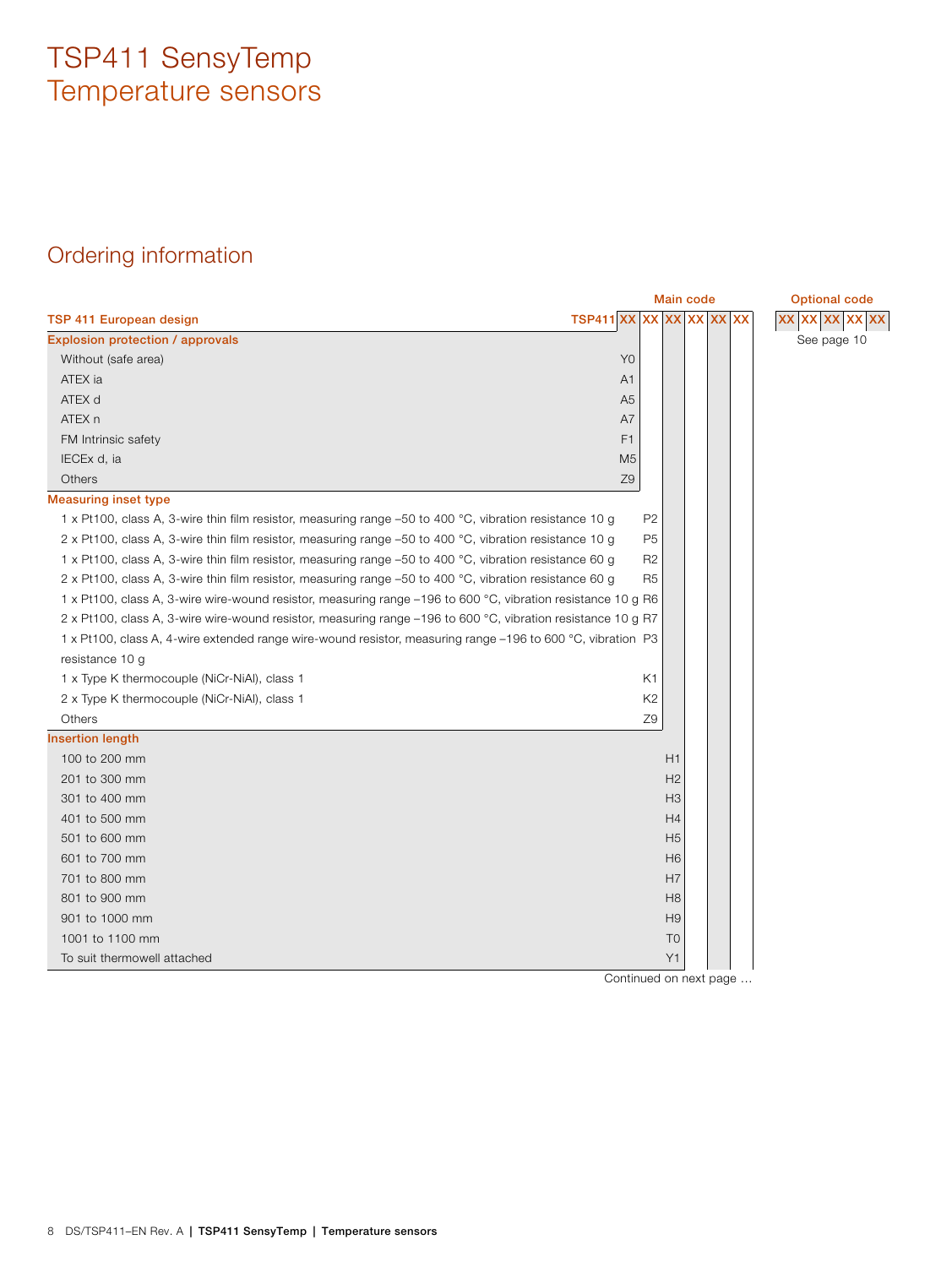<span id="page-8-0"></span>

| TSP 411 European design                                                                                   | TSP411 XX XX XX XX XX |                | XX XX XX XX XX |
|-----------------------------------------------------------------------------------------------------------|-----------------------|----------------|----------------|
|                                                                                                           | See page 8            |                | See page 10    |
| <b>Extension type</b>                                                                                     |                       |                |                |
| ABB standard 45 to 175 mm adjustable, 1/2 in. BSP                                                         | <b>B1</b>             |                |                |
| ABB standard 45 to 175 mm adjustable, 1/2 in. NPT                                                         | N <sub>1</sub>        |                |                |
| ABB standard 150 mm fixed length, nipple-union-nipple, 1/2 in. NPT                                        | N4                    |                |                |
| Nipple-union-nipple, variable length (minimum 85 mm), $1/2$ in. NPT                                       | N <sub>5</sub>        |                |                |
| 150 mm fixed length nipple only 1/2 in. NPT                                                               | N <sub>3</sub>        |                |                |
| Variable length nipple only (minimum length 35 mm) 1/2 in. NPT                                            | N <sub>2</sub>        |                |                |
| Oil seal nipple only (length 34 mm) $1/2$ in. NPT                                                         | W1                    |                |                |
| Oil seal nipple-union-nipple variable length (minimum length 115 mm) $1/z$ in. NPT                        | W <sub>2</sub>        |                |                |
| Others                                                                                                    | Z9                    |                |                |
| Connection head type / material                                                                           |                       |                |                |
| AGL / Aluminium, screwed cover (transmitter mounted on plate or terminal block without transmitter)       | L1                    |                |                |
| AGLH / Aluminium, high cover, screwed (terminal block with transmitter mounted on pillars)                | L2                    |                |                |
| AGLD / Aluminium, screwed cover with display                                                              | L4                    |                |                |
| AGS / Stainless steel, screwed cover (transmitter mounted on plate or terminal block without transmitter) | S <sub>1</sub>        |                |                |
| AGSH / Stainless steel, high cover, screwed (terminal block with transmitter mounted on pillars)          | S <sub>2</sub>        |                |                |
| AGSD / Stainless steel, screwed cover with display                                                        | S <sub>4</sub>        |                |                |
| Others                                                                                                    | Z9                    |                |                |
| <b>Transmitter type</b>                                                                                   |                       |                |                |
| TTH300-HART, programmable, output signal 4 to 20 mA, dual input                                           |                       | H4             |                |
| TTH300-HART, Ex version, programmable, output signal 4 to 20 mA, dual input                               |                       | H <sub>5</sub> |                |
| TTH300-PA, programmable, output PROFIBUS PA, dual input                                                   |                       | P <sub>6</sub> |                |
| TTH300-PA, Ex version, programmable, output PROFIBUS PA, dual input                                       |                       | P7             |                |
| TTH300-FF, programmable, output FOUNDATION Fieldbus H1, dual input                                        |                       | F <sub>6</sub> |                |
| TTH300-FF, Ex version, programmable, output FOUNDATION Fieldbus H1, dual input                            |                       | F7             |                |
| TTH200-HART, programmable, output signal 4 to 20 mA                                                       |                       | H <sub>6</sub> |                |
| TTH200-HART, Ex version, programmable, output signal 4 to 20 mA                                           |                       | H <sub>7</sub> |                |
| Others (price does not include transmitter)                                                               |                       | Z9             |                |
| Without                                                                                                   |                       | Y1             |                |

### **Main code Optional code**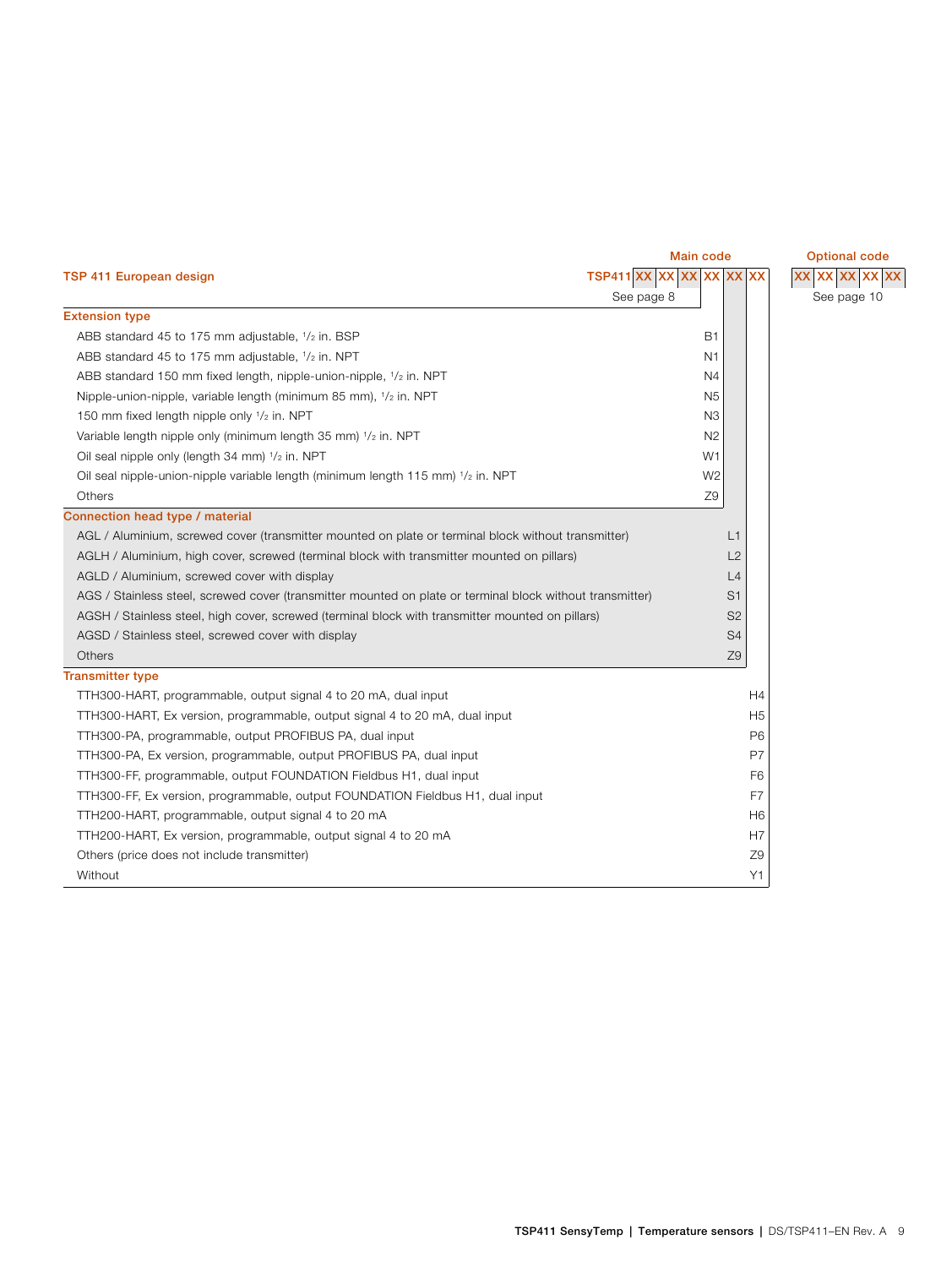<span id="page-9-0"></span>

|                                                                  | Main code             | <b>Optional code</b>  |                |
|------------------------------------------------------------------|-----------------------|-----------------------|----------------|
| TSP 411 European design                                          | TSP411 XX XX XX XX XX | <b>XX XX XX XX XX</b> |                |
|                                                                  | See pages 8 and 9     |                       |                |
|                                                                  |                       |                       |                |
|                                                                  |                       |                       |                |
| <b>Accessories</b>                                               |                       |                       |                |
| 20 mm to $\frac{1}{2}$ in. adapter                               |                       | AN                    |                |
| Additional stainless steel blind plug for cable entry Exd        |                       | AP                    |                |
| 2 blind brass plugs Exd                                          |                       | <b>AR</b>             |                |
| FieldKey wireless adaptor                                        |                       | AW                    |                |
| <b>Calibration certificates</b>                                  |                       |                       |                |
| Three-point calibration 0 to 50 to 100 °C                        |                       | VA                    |                |
| Three-point calibration custom points (min. -20 °C, max. 600 °C) |                       | <b>VB</b>             |                |
| Custom calibration                                               |                       | V <sub>6</sub>        |                |
| <b>Display type</b>                                              |                       |                       |                |
| None                                                             |                       | L <sub>0</sub>        |                |
| LCD indicator type AS                                            |                       | L1                    |                |
| Configurable LCD indicator type A                                |                       | L2                    |                |
| <b>Documentation language</b>                                    |                       |                       |                |
| German                                                           |                       |                       | M1             |
| Spanish                                                          |                       |                       | M <sub>3</sub> |
| French                                                           |                       |                       | M4             |
| English                                                          |                       |                       | M <sub>5</sub> |
| <b>Transmitter options</b>                                       |                       |                       |                |
| Transmitter set for redundancy                                   |                       |                       | <b>WR</b>      |
| Transmitter set for drift detection                              |                       |                       | <b>WT</b>      |
| SIL2 - Declaration of conformity                                 |                       |                       | WS             |

| <b>Added characteristics</b>         |  |
|--------------------------------------|--|
| Actual Insertion length (mm)         |  |
| Actual extension length (mm)         |  |
| Transmitter temperature range (min.) |  |
| Transmitter temperature range (max.) |  |
| Custom calibration range             |  |
| Tag No.                              |  |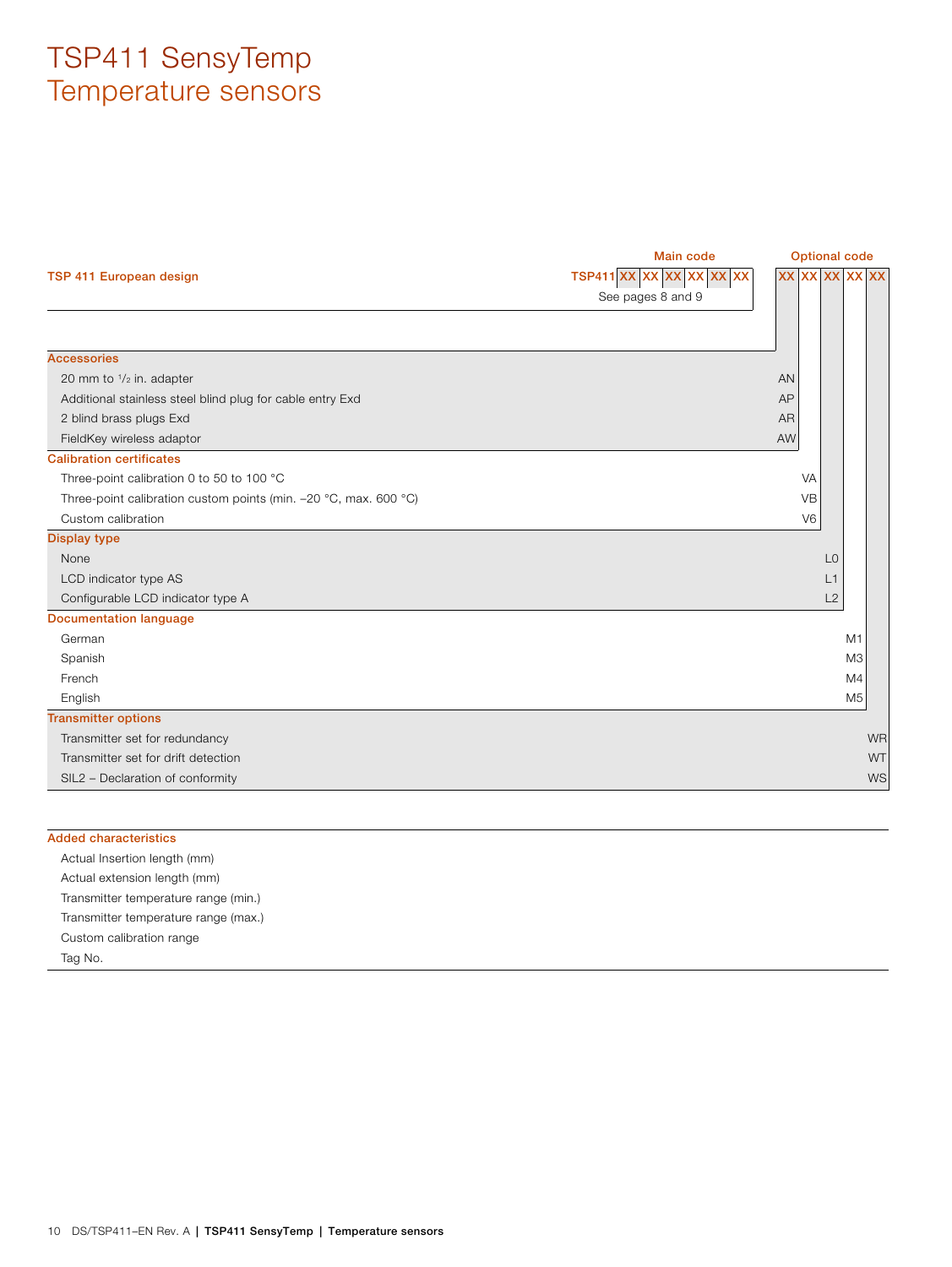# Acknowledgements

HART is a registered trademark of the HART Communication Foundation PROFIBUS is a registered trademark of the PROFIBUS organization FOUNDATION is a registered trademark of the Fieldbus Foundation